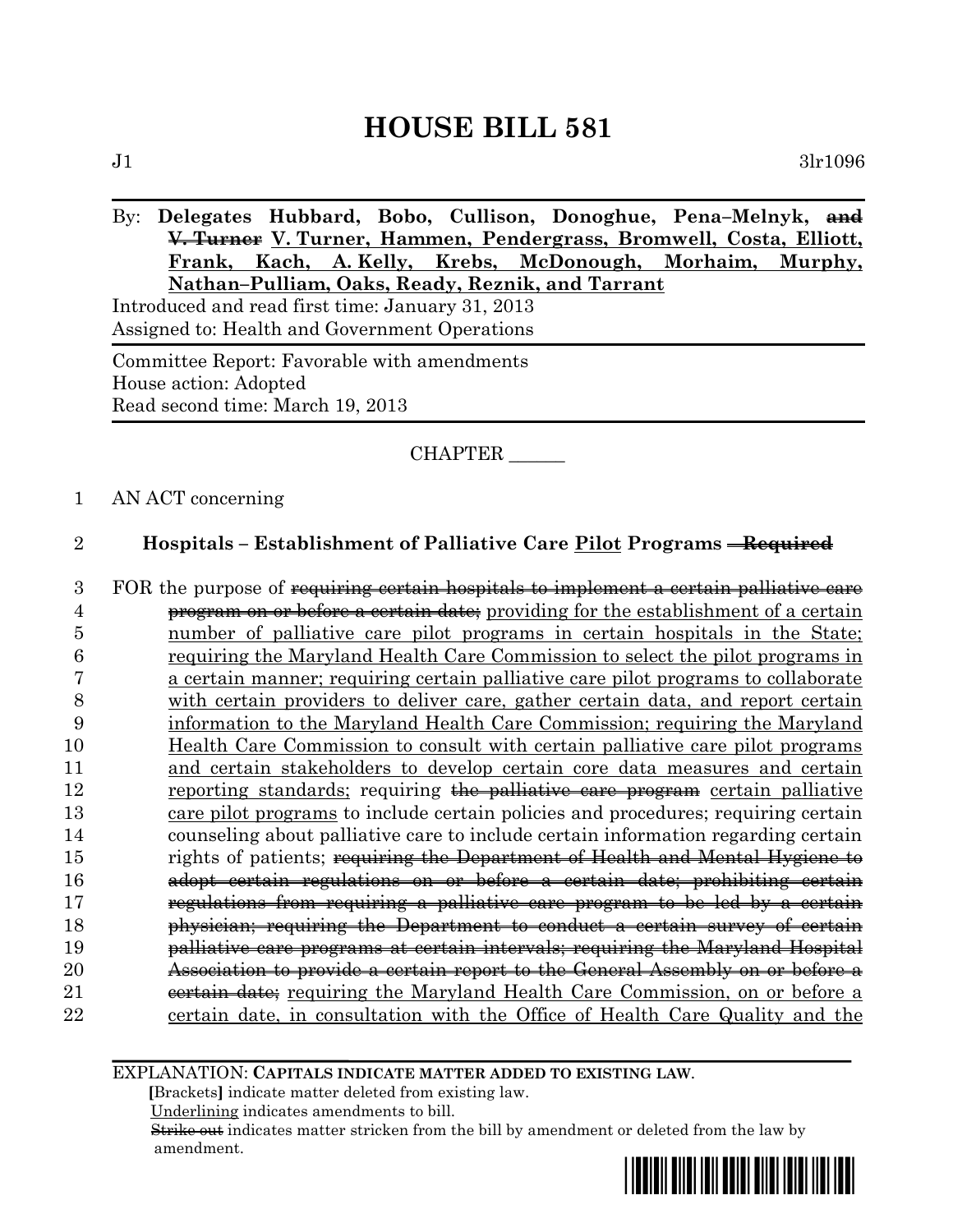| <b>HOUSE BILL 581</b> |
|-----------------------|
|                       |

| $\mathbf{1}$   | <u>Maryland Hospital Association, to report certain findings to certain committees</u> |  |
|----------------|----------------------------------------------------------------------------------------|--|
| $\overline{2}$ | the General Assembly; requiring the report to include certain<br>οf                    |  |
| 3              | <u>recommendations; requiring the report to be used to develop certain standards;</u>  |  |
| 4              | providing for the termination of this Act; defining certain terms; and generally       |  |
| 5              | relating to palliative care pilot programs in hospitals in the State.                  |  |
| 6              | BY adding to                                                                           |  |
| 7              | Article – Health – General                                                             |  |
| 8              | Section 19-308.9                                                                       |  |
| 9              | Annotated Code of Maryland                                                             |  |
| 10             | (2009 Replacement Volume and 2012 Supplement)                                          |  |
| 11             | SECTION 1. BE<br>IT ENACTED BY THE GENERAL ASSEMBLY OF                                 |  |
| 12             | MARYLAND, That the Laws of Maryland read as follows:                                   |  |
| 13             | Article - Health - General                                                             |  |
| 14             | $19 - 308.9.$                                                                          |  |
| 15             | (1)<br>IN THIS SECTION THE FOLLOWING WORDS HAVE<br>(A)<br><b>THE</b>                   |  |
| 16             | MEANINGS INDICATED.                                                                    |  |
|                |                                                                                        |  |
| 17             | "AUTHORIZED DECISION MAKER" MEANS THE HEALTH CARE<br>(2)                               |  |
| 18             | AGENT OR SURROGATE DECISION MAKER WHO IS MAKING HEALTH CARE                            |  |
| 19             | DECISIONS ON BEHALF OF A PATIENT IN ACCORDANCE WITH SS 5-601 THROUGH                   |  |
| 20             | 5-618 OF THIS ARTICLE.                                                                 |  |
| 21             | "PALLIATIVE CARE" MEANS SPECIALIZED MEDICAL CARE FOR<br>(3)                            |  |
| 22             | INDIVIDUALS WITH SERIOUS ILLNESSES OR CONDITIONS THAT:                                 |  |
| 23             | IS FOCUSED ON PROVIDING PATIENTS WITH RELIEF<br>(I)                                    |  |
| 24             | FROM THE SYMPTOMS, PAIN, AND STRESS OF A SERIOUS ILLNESS OR                            |  |
| 25             | CONDITION, WHATEVER THE DIAGNOSIS;                                                     |  |
|                |                                                                                        |  |
| 26             | HAS THE GOAL OF IMPROVING QUALITY OF LIFE FOR<br>(II)                                  |  |
| 27             | THE PATIENT, THE PATIENT'S FAMILY, AND OTHER CAREGIVERS;                               |  |
| 28             | (III) IS PROVIDED AT ANY AGE AND AT ANY STAGE IN A                                     |  |
| 29             | SERIOUS ILLNESS OR CONDITION; AND                                                      |  |
| 30             | <b>MAY BE PROVIDED</b><br>(IV)<br><b>ALONG</b><br><b>WITH</b><br><b>CURATIVE</b>       |  |
| 31             | TREATMENT.                                                                             |  |
| $32\,$         | ON OR BEFORE JULY 1, 2016, EACH GENERAL HOSPITAL WITH 50<br>$\bigoplus$                |  |
| 33             | <b>BEDS THAT DOES NOT HAVE A PALLIATIVE CARE PROGRAM</b><br><del>OR MORE</del>         |  |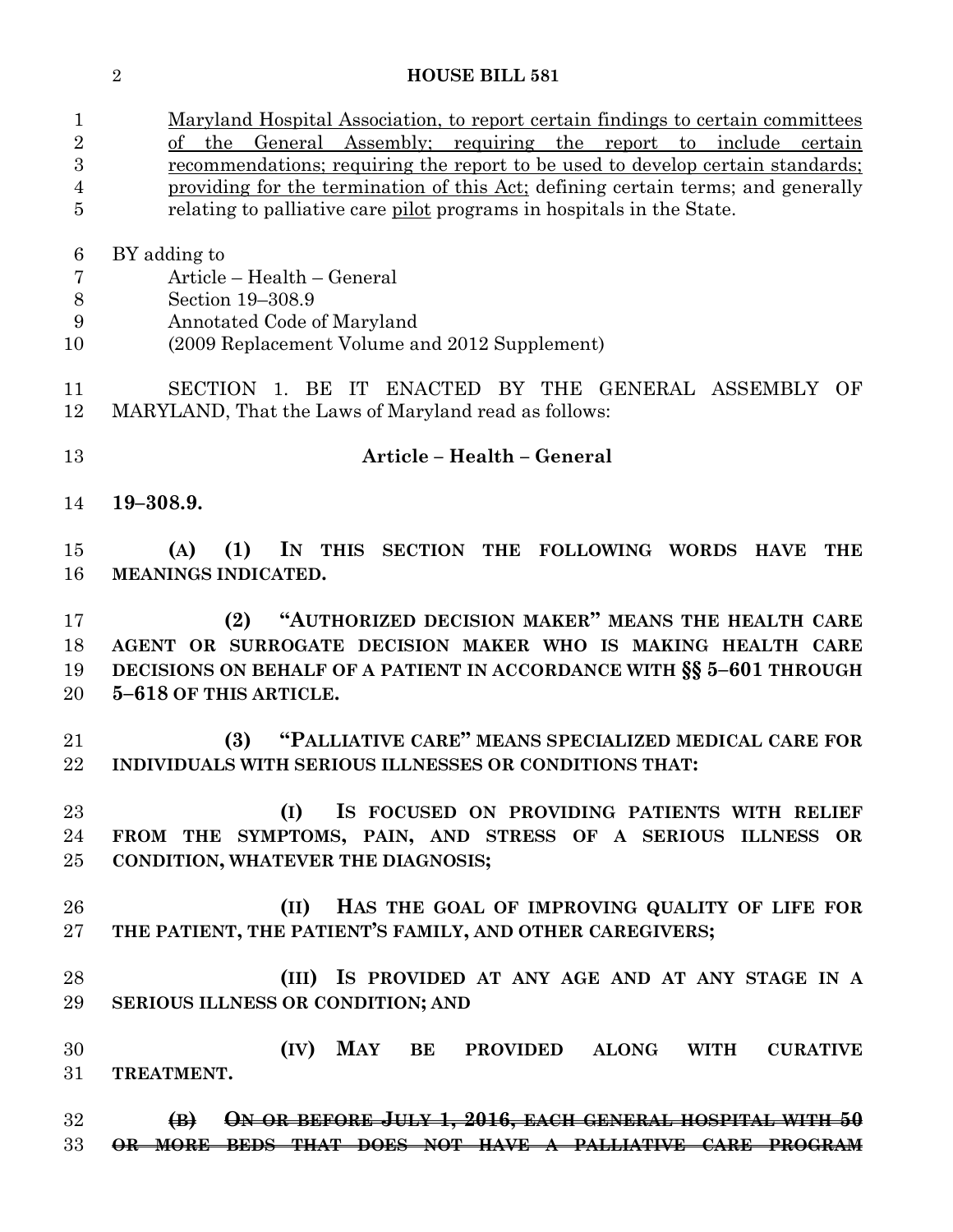**HOUSE BILL 581** 3

| 1<br>$\overline{2}$ | AN ACCREDITATION ORGANIZATION APPROVED BY THE<br><del>ACCREDITED RY</del><br>DEPARTMENT SHALL IMPLEMENT A PALLIATIVE CARE PROGRAM THAT: |
|---------------------|-----------------------------------------------------------------------------------------------------------------------------------------|
| 3                   | <b>MEETS THE REQUIREMENTS OF THIS SECTION; AND</b><br>$\bigoplus$                                                                       |
| 4                   | $\left(2\right)$<br>COMPLIES WITH REGULATIONS ADOPTED BY<br>44 H E                                                                      |
| 5                   | DEPARTMENT UNDER SUBSECTION (E) OF THIS SECTION.                                                                                        |
| 6                   | (B)<br>(1)<br>(I)<br>AT LEAST FIVE PALLIATIVE CARE PILOT PROGRAMS                                                                       |
| 7                   | SHALL BE ESTABLISHED IN THE STATE IN HOSPITALS WITH 50 OR MORE BEDS.                                                                    |
|                     |                                                                                                                                         |
| 8                   | THE FIVE PILOT PROGRAMS SHALL BE SELECTED BY<br>(II)                                                                                    |
| 9                   | THE MARYLAND HEALTH CARE COMMISSION IN A MANNER THAT ENSURES<br>GEOGRAPHIC BALANCE IN THE STATE.                                        |
| 10                  |                                                                                                                                         |
| 11                  | THE<br>(III)<br>PILOT PROGRAMS ESTABLISHED<br><b>UNDER</b>                                                                              |
| 12                  | SUBPARAGRAPH (I) OF THIS PARAGRAPH SHALL:                                                                                               |
| 13                  | COLLABORATE WITH PALLIATIVE<br><b>CARE</b><br><b>OR</b><br>1.                                                                           |
| 14                  | <b>COMMUNITY PROVIDERS TO DELIVER CARE;</b>                                                                                             |
|                     |                                                                                                                                         |
| 15                  | GATHER DATA ON COSTS AND SAVINGS<br>2.<br><b>TO</b>                                                                                     |
| 16                  | HOSPITALS AND PROVIDERS, ACCESS TO CARE, AND PATIENT CHOICE; AND                                                                        |
| 17                  | REPORT TO THE MARYLAND HEALTH CARE<br>3.                                                                                                |
| 18                  | <b>COMMISSION ON BEST PRACTICES THAT CAN BE USED IN THE DEVELOPMENT OF</b>                                                              |
| 19                  | STATEWIDE PALLIATIVE CARE STANDARDS.                                                                                                    |
| 20                  | THE MARYLAND HEALTH CARE COMMISSION SHALL, IN<br>(2)                                                                                    |
| 21                  | CONSULTATION WITH THE PILOT PROGRAMS ESTABLISHED UNDER PARAGRAPH                                                                        |
| 22                  | (1) OF THIS SUBSECTION AND STAKEHOLDERS SELECTED BY THE COMMISSION,                                                                     |
| 23                  | IDENTIFY CORE DATA MEASURES FOR THE DATA COLLECTED UNDER                                                                                |
| 24                  | PARAGRAPH (1)(III)2 OF THIS SUBSECTION AND DEVELOP STANDARDS FOR THE                                                                    |
| $25\,$              | REPORTING REQUIREMENTS OF PARAGRAPH (1)(III)3 OF THIS SUBSECTION.                                                                       |
| 26                  | A HOSPITAL'S NONACCREDITED PALLIATIVE CARE PROGRAM THE<br>(C)                                                                           |
| $27\,$              | PILOT PROGRAMS ESTABLISHED UNDER SUBSECTION (B) OF THIS SECTION                                                                         |
| 28                  | SHALL INCLUDE POLICIES AND PROCEDURES ESTABLISHED BY THE HOSPITAL                                                                       |
| 29                  | THAT:                                                                                                                                   |
|                     |                                                                                                                                         |

 **(1) PROVIDE ACCESS TO INFORMATION AND COUNSELING REGARDING PALLIATIVE CARE SERVICES APPROPRIATE TO A PATIENT WITH A SERIOUS ILLNESS OR CONDITION;**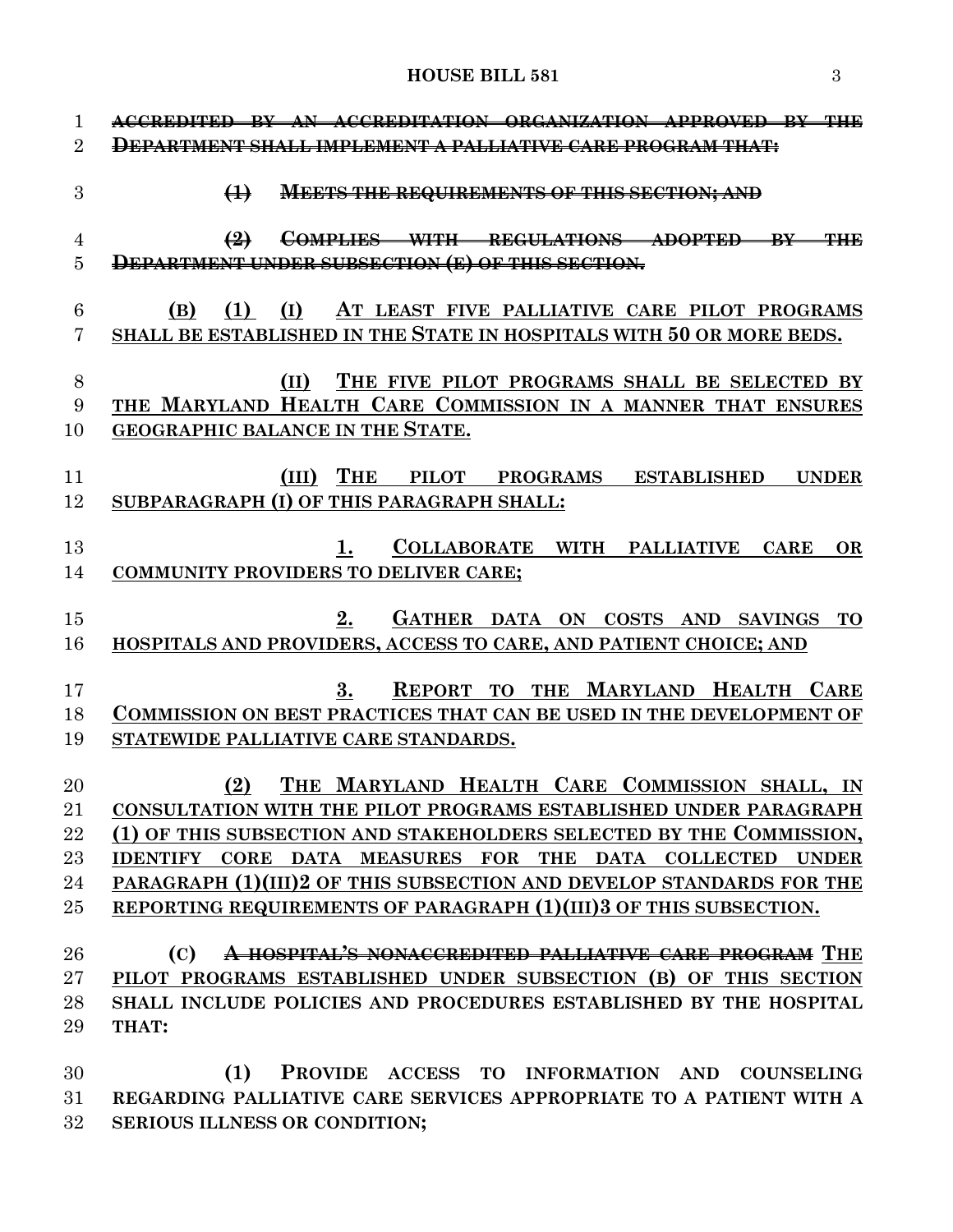**HOUSE BILL 581**

 **(2) IDENTIFY THE AUTHORIZED DECISION MAKER OF AN INDIVIDUAL WHO LACKS CAPACITY TO MAKE HEALTH CARE DECISIONS IN ORDER TO PROVIDE THE AUTHORIZED DECISION MAKER ACCESS TO INFORMATION AND COUNSELING REGARDING OPTIONS FOR PALLIATIVE CARE FOR THE PATIENT;**

 **(3) REQUIRE PROVIDERS TO ENGAGE IN A DISCUSSION OF THE BENEFITS AND RISKS OF TREATMENT OPTIONS IN A MANNER THAT CAN BE UNDERSTOOD EASILY BY THE PATIENT OR AUTHORIZED DECISION MAKER;**

 **(4) ENCOURAGE THE PATIENT OR AUTHORIZED DECISION MAKER TO INCLUDE THE PATIENT'S RELATIVES AND FRIENDS IN COUNSELING REGARDING PALLIATIVE CARE; AND**

 **(5) FACILITATE ACCESS TO APPROPRIATE PALLIATIVE CARE CONSULTATIONS AND SERVICES, INCLUDING ASSOCIATED PAIN MANAGEMENT CONSULTATIONS AND SERVICES CONSISTENT WITH A PATIENT'S NEEDS AND PREFERENCES.**

 **(D) IF A PATIENT OR AUTHORIZED DECISION MAKER DECIDES TO RECEIVE COUNSELING ABOUT PALLIATIVE CARE, THE COUNSELING SHALL INCLUDE INFORMATION REGARDING THE RIGHT OF THE PATIENT TO:**

 **(1) CONTINUE TO PURSUE DISEASE–TARGETED TREATMENT WITH OR WITHOUT CONCURRENT PALLIATIVE CARE; AND**

 **(2) RECEIVE COMPREHENSIVE PAIN AND SYMPTOM MANAGEMENT, INCLUDING PAIN MEDICATIONS.**

**(E) (1) THE DEPARTMENT SHALL ADOPT REGULATIONS THAT:**

 **(I) SET THE STANDARDS FOR THE OPERATION OF A HOSPITAL'S NONACCREDITED PALLIATIVE CARE PROGRAM; AND** 

**(II) IMPLEMENT THE PROVISIONS OF THIS SECTION.**

 **(2) THE STANDARDS ADOPTED UNDER PARAGRAPH (1)(I) OF THIS SUBSECTION SHALL BE COMPARABLE TO THE STANDARDS SET BY THE JOINT COMMISSION FOR PALLIATIVE CARE PROGRAMS.**

 **(3) THE REGULATIONS ADOPTED UNDER PARAGRAPH (1) OF THIS SUBSECTION MAY NOT REQUIRE THAT A PALLIATIVE CARE PROGRAM BE LED BY A PHYSICIAN WHO IS BOARD CERTIFIED IN PALLIATIVE CARE.**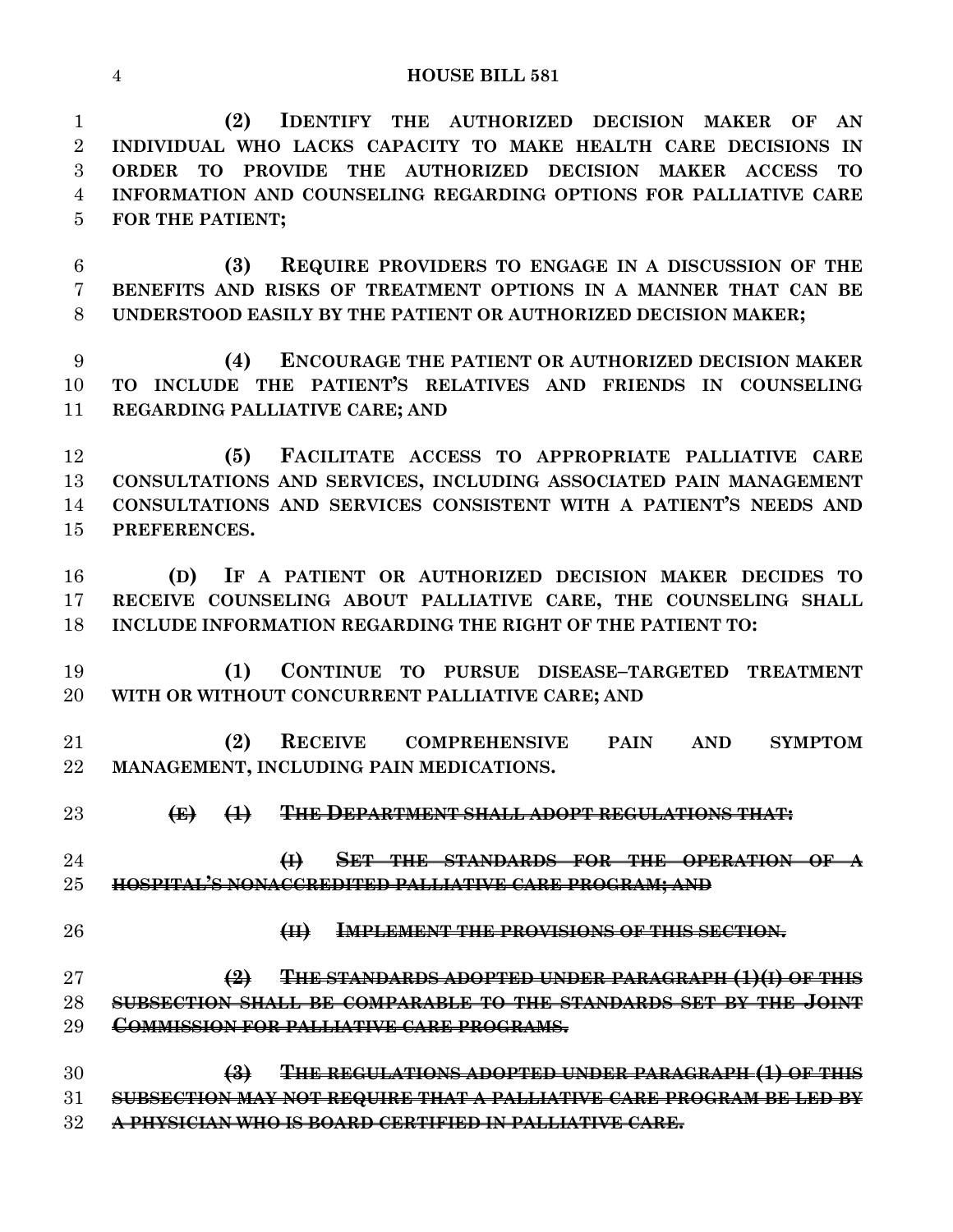**(F) (1) EACH YEAR THE DEPARTMENT SHALL SURVEY AT LEAST 25% OF THE NONACCREDITED PALLIATIVE CARE PROGRAMS IN THE STATE TO REVIEW COMPLIANCE WITH THIS SECTION AND THE REGULATIONS ADOPTED BY THE DEPARTMENT UNDER THIS SECTION. (2) AT LEAST ONCE EVERY 4 YEARS, THE DEPARTMENT SHALL SURVEY EACH NONACCREDITED PALLIATIVE CARE PROGRAM TO REVIEW COMPLIANCE WITH THIS SECTION AND THE REGULATIONS ADOPTED BY THE DEPARTMENT UNDER THIS SECTION.** SECTION 2. AND BE IT FURTHER ENACTED, That, on or before January 31, 2016, the Department of Health and Mental Hygiene shall adopt the regulations required under § 19–308.9(e) of the Health – General Article, as enacted by Section 1 12 of this Act. SECTION 3. AND BE IT FURTHER ENACTED, That, on or before January 1, 2015, the Maryland Hospital Association shall report to the General Assembly, in accordance with § 2–1246 of the State Government Article, on the palliative care programs in operation in hospitals in the State. SECTION 2. AND BE IT FURTHER ENACTED, That: (a) On or before December 1, 2015, the Maryland Health Care Commission, in consultation with the Office of Health Care Quality and the Maryland Hospital Association, shall report to the Senate Finance Committee and the House Health and Government Operations Committee, in accordance with § 2–1246 of the State Government Article, on the findings of the pilot programs established under Section 1 of this Act, including best practices and data outcomes experienced during the pilot period. (b) The report required under subsection (a) of this section shall: 26 (1) include recommendations, based on the findings of the pilot programs established under Section 1 of this Act, to be used to develop minimum standards for palliative care programs with the goal of expanding access to palliative care services statewide at hospitals with 50 beds or more by July 1, 2016, in a manner that ensures geographic balance and promotes racial and ethnic diversity; and (2) be used by the Department of Health and Mental Hygiene, in consultation with experts in hospital palliative care and other interested stakeholders, to assist in the development of regulations related to standards for palliative care programs.

 SECTION 4. 3. AND BE IT FURTHER ENACTED, That this Act shall take effect October 1, 2013. It shall remain effective for a period of 3 years and 2 months